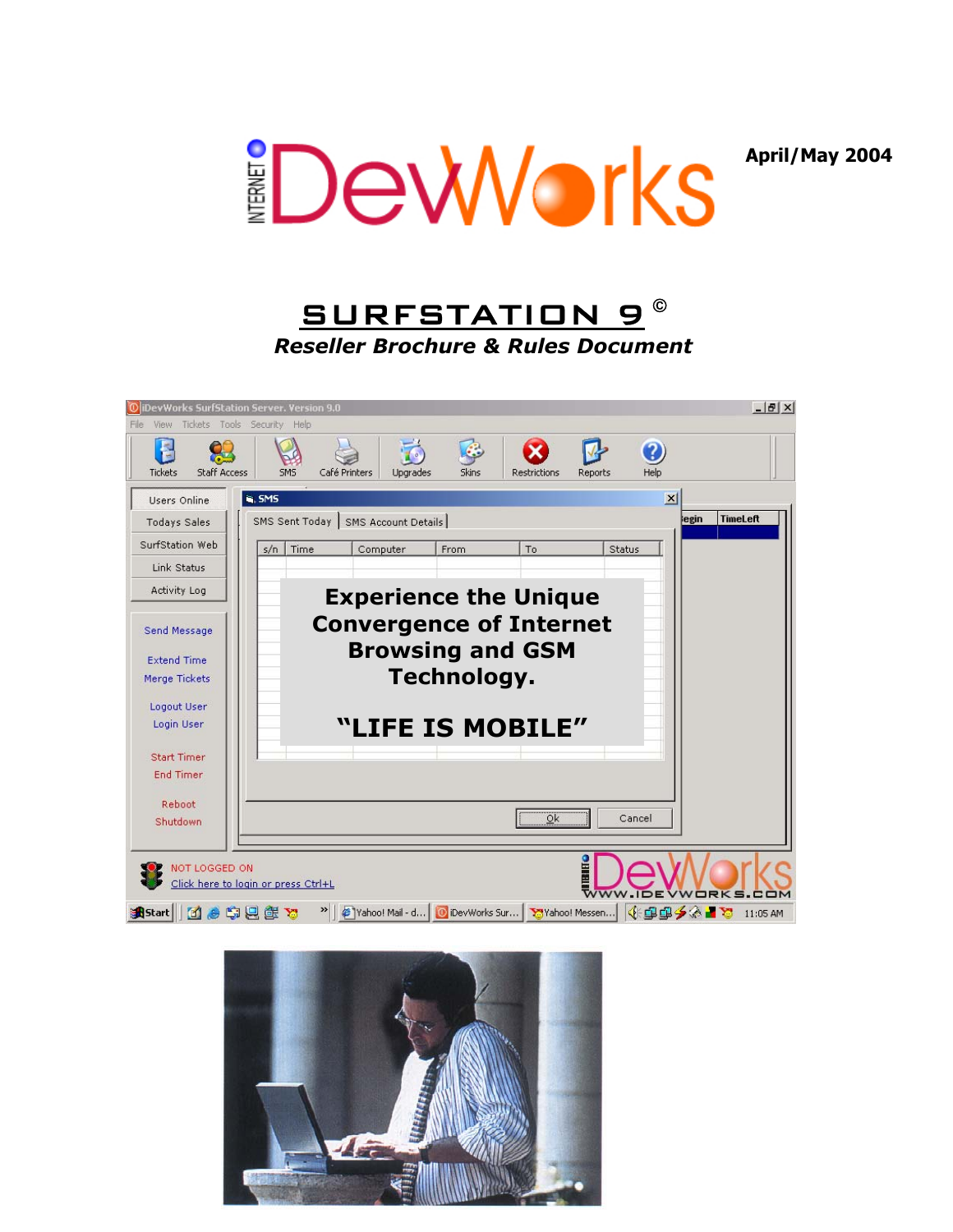#### *Work with us…share the wealth*

• **The Product:** Unique Cyber Café Billing and Café Management software with features that satisfy every service need of a Cyber Café and/or network environment measuring out to client machines the resources located on a server. Name: **SURFSTATION 9**<sup>®</sup> Made 100% indigenously by Idevworks Ltd. It has capabilities/strengths that

place it at least 30% ahead of the best software presently in the Nigerian market.

- **Product Access:** The software shall be placed on the web and be available for download. Anyone can download but not just anyone can be an approved Reseller. The downloaded pre-license copy shall have a lifespan of 10 days.
- **Product Classification:** The service comes as two unique products**:**  CLASSIC and PREMIUM. CLASSIC comes at a price of N15,000. On download, It arrives a server bundled with 300 SMS credits from which the café owner directly and immediately makes N3,000. It supports heavy networks up to a 40-client LAN. **PREMIUM** is our vintage version. It is sold at  $\mu$ 22,500 and it comes with **1,000 SMS.** Immediate profit of  $\mu$ 10,000 to the café management and able to support 256-client LAN. **SMS recharge accounts** would be made available on request. The marketing strategy would ensure that customers keep asking for SMS credits. This drives continued purchase of credits in small packets by the Café owner, which eventually drives profitability. The SMS Reseller points would be communicated to the Café owner/Network manager.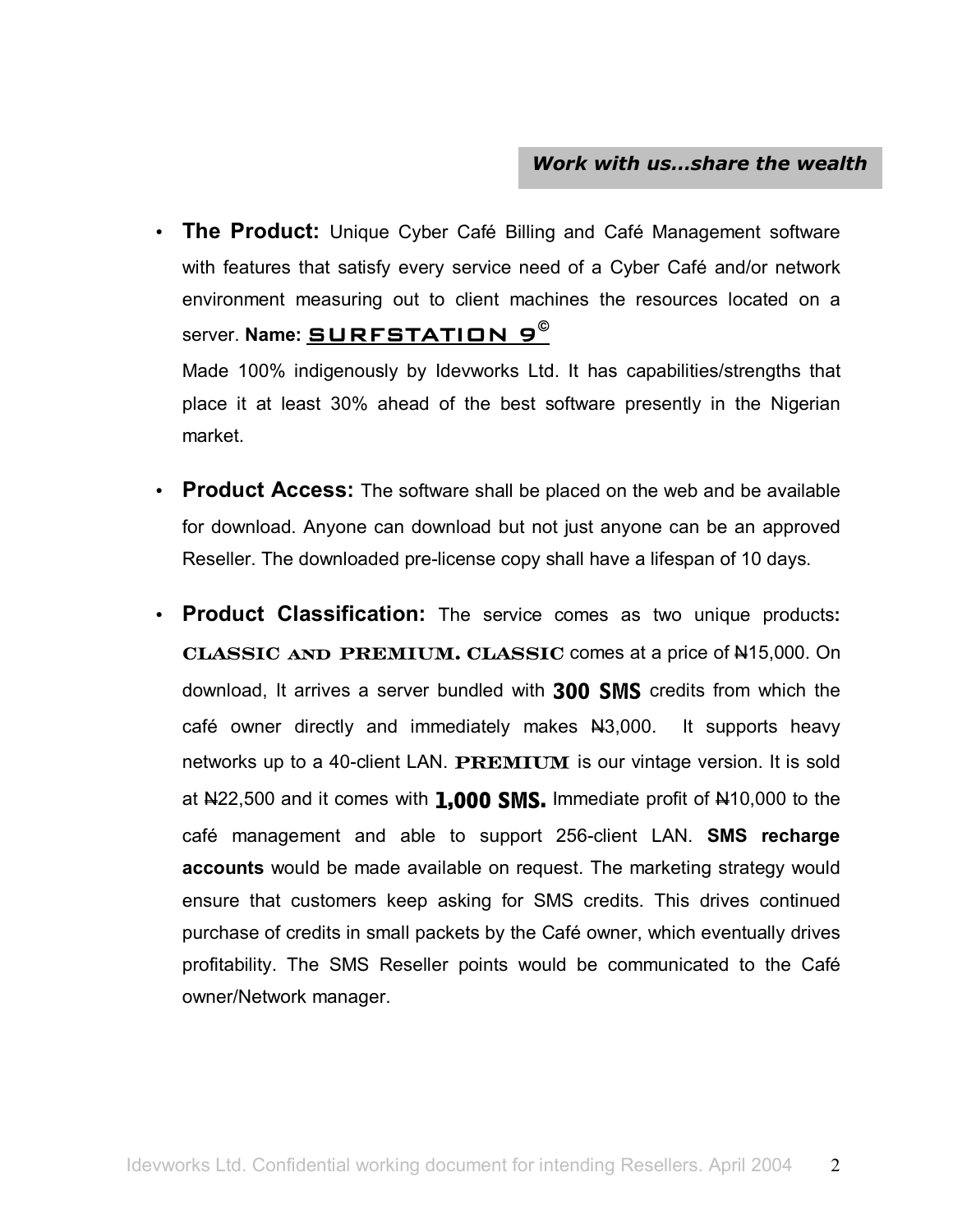#### • **What Makes One an Approved Reseller?**

#### Very simple.

Know a list of café addresses or café owners. Be a Café Engineer or simply a good seller/marketer with some drive. If you need sales acumen and need to develop abilities to have a personal/home business off our business opportunity, write in detail your intent to *marketing@idevworks.com*. You start with speaking with a few prospects, and then secure a few commitments. Next, meet us to get a user's manual in order to guide you through understanding the features of the product. You then purchase a license key and install SurfStation 9 for the customer. While the evaluation copy is running, you may additionally demo the service by using SMSBlues credits or the SMS each download comes with. Ensure you get paid for the licensed copy before or as soon as the 10 days expire. Pay into our Bank account the amount for another license or work out with the **Head, Sales** (08033019134) what best pay-upload model is best for you. IDevworks does not concern itself with scenarios where you can or choose to sell above the recommended selling price. Our understanding of the market and the psyche of our people indicates that since low entry price is one of the selling points of this software, a co-opting of the Reseller into our pricing scheme would be advisable otherwise we either narrow ingenious selling opportunities for Resellers or make it almost impossible to sell. To improve your sales, and consolidate your identity, you need to have registered with us. After having made sales of up to **20** paid-up installations within the first 50 days, you get some recognition and have **your name, picture and contact** put on the corporate website. That entitles you to benefiting from **half of every after-sales support service charge**…sustained extra revenue on customers you help set up. The Head, Sales would work out the protocols for you.

• **Product Details:** Once downloaded, the software can be auto installed from the server. What is downloaded is an evaluation copy and has a validity period of 10 days. The server ID (IP Address) of the download host computer is noted and would not be granted another download if the evaluation copy download is attempted a second time. The evaluation copy comes SMS-enabled but does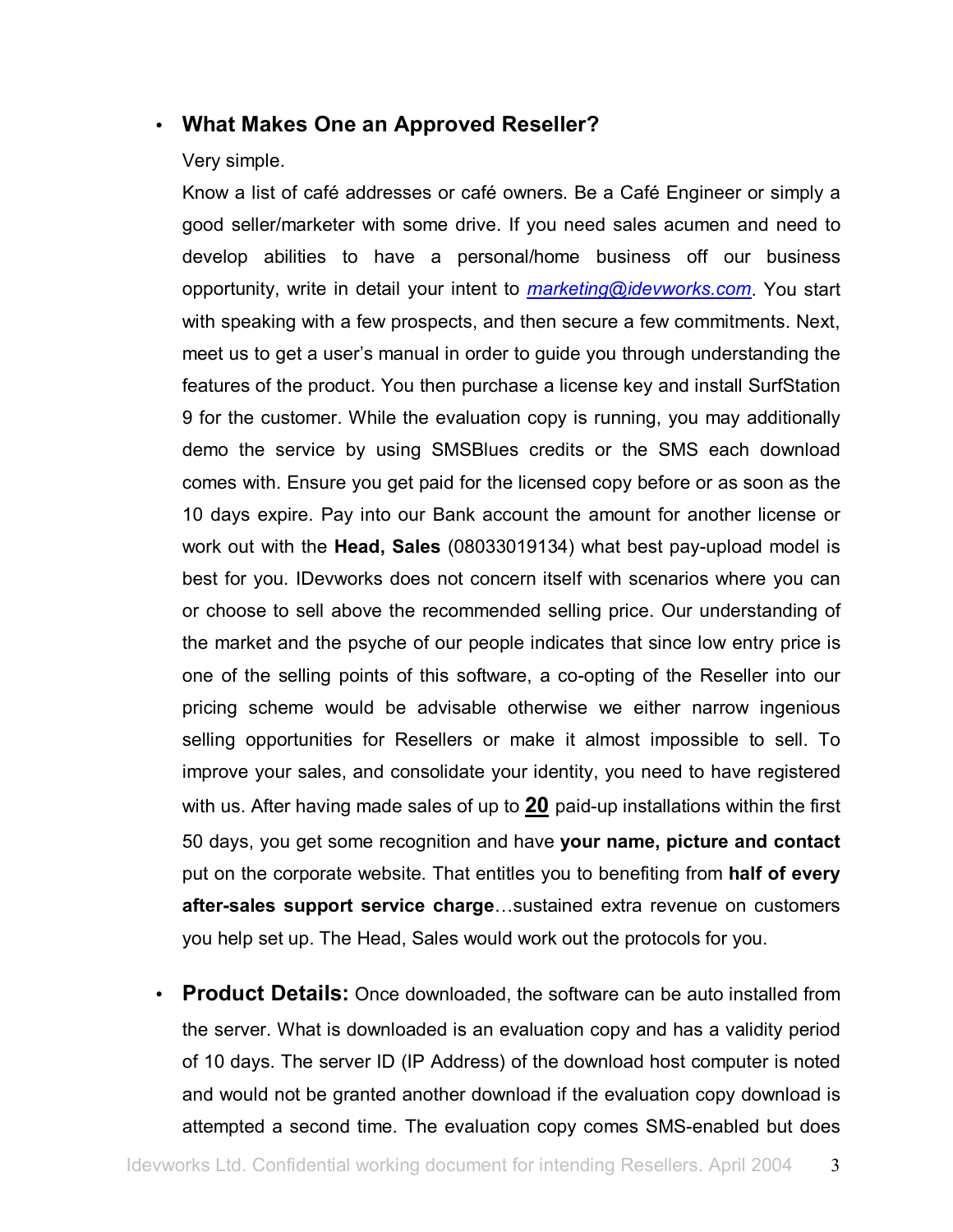not have the standard start-up credits of 300 SMS. The Reseller shall be armed with **SMSBlues<sup>®</sup>** credits however, with which he/she shall demo the SMS capabilities of the software during the sales pitch.

- **Product Support:** On the software GUI, the phone number of one of the Management staff of Idevworks (Head, Sales) is given as a contact (**Mr. Godwin:** 08033019134). Additionally, the contact email address is furnished. For phone-in online support or via email address (*gdo@idevworks.com*) response, the cost is free, but for physical presence, the amount would be negotiated with Mr. Godwin. Only authorized resellers may visit clients for such support as all clients' request for support gets channeled to us.
- **Selling Model:** After each sale, you might wish to remit money to our account and get another license key without physical visit to our office (even on physical visitation to our office, the key shall be sent to your mobile phone or secure email address). All you simply do is pay into any Zenith Bank Branch (**Account Name:** Godwin Omomowo. **Account Number:** 6020025684) the sum due Idevworks Ltd.

# • **System Features:** A few are listed below

### **Creates Tickets**:

Day, Nights, Special promos etc.

- 1. Regular member special, Batch member special, multi-time and multi-rate chart (for you to specify different rates for different hours of the day…**maximize profits** by increasing the rates for peak periods and dropping it slightly for off-peak periods).
- 2. For any of the tickets, you can **specify the days of the week it can be used** (e.g. MONDAY-only ticket: purchased on Monday, used on Monday, next use allowed is next week Monday etc).
- 3. Also you can specify the specific **time of the day** the ticket purchased is usable (e.g. b/w 7am and 3pm, 3pm and 10pm etc. You can specify expiry date from date of first use.
- 4. **You can specify services allowable**: if a specific ticket can allow SMS sending, allow printing or just enable browsing without access to the accessory services, network neighborhood, Microsoft Word, Excel, PowerPoint etc. and your system settings.
- 5. Creates a daily sales report. Can be monitored remotely by owner…**report can be sent automatically, untampered with to the owner's email address**…a double check on café manager/attendant's work if café owner is say, overseas.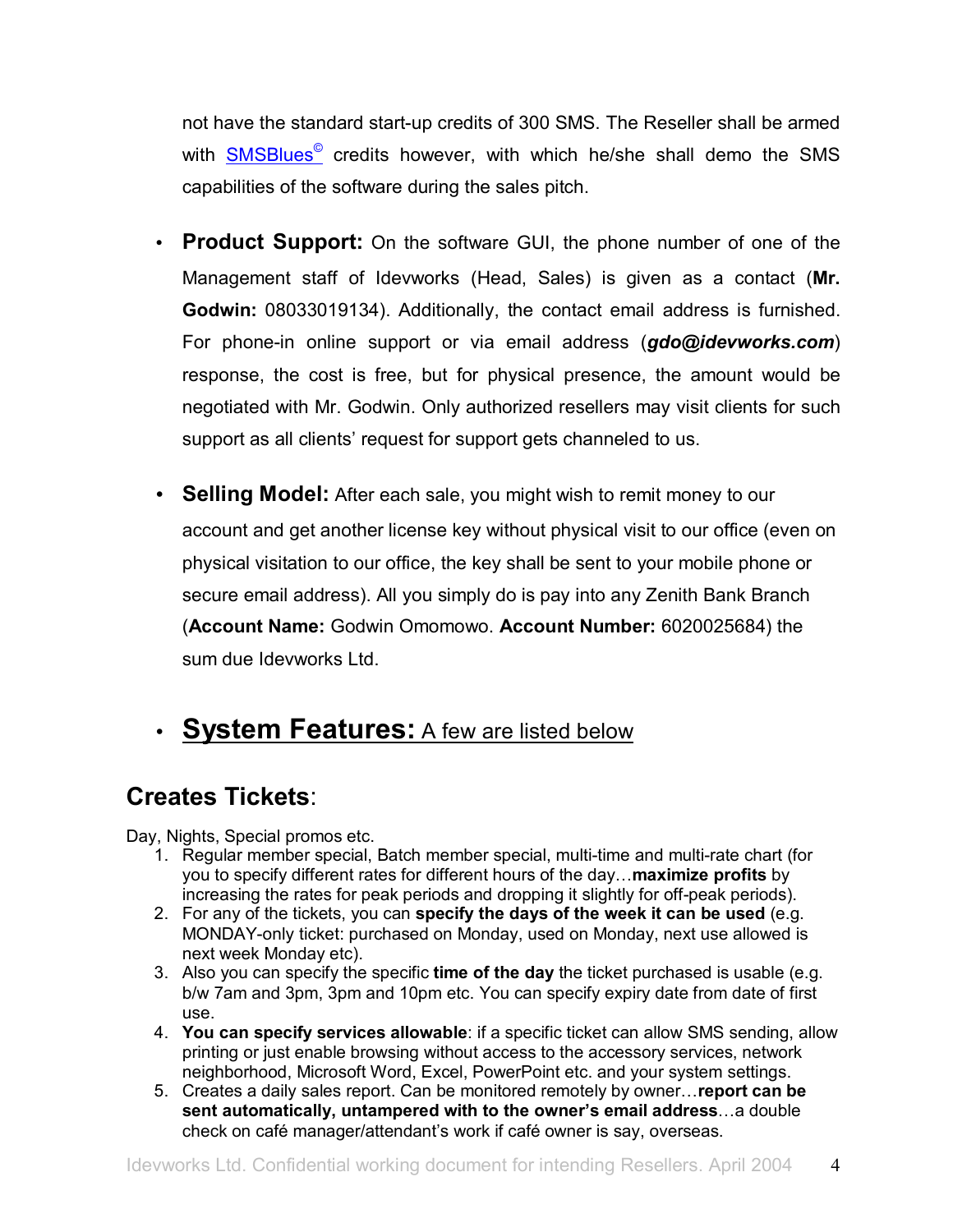## **SECURITY (Anti-hack and Anti-Spam)**

- 1. You can **view the cafe floor** to see what people are doing on the systems….**remotely.**
- 2. You can determine what programs/applications are run on your systems (email extractors, spyder etc. that slow down speeds of general users and hacks into the work of unsuspecting café users can be "locked out"). You can refuse, from the server, a click by the user of one of the client machines to a particular site or ensure a certain **spam letter** closes or gets saved for referral. To help you, **SURFSTATION 9<sup>©</sup>**

comes with a default list of restricted "trouble" sites like adult.com, sex.com etc…we assume that the café is for business and level-headed people.)

- 3. You can **block websites** you don't want people to visit by adding to the list. You can **hide the computer hard drives**: Hard Disk, CD-Rom, and Floppy… (advantage: prevents abuse and virus infestation)
- 4. **Professional use of simplicity and complexity:** Simplicity at the front end (easy-to-use), complex levels of security at the back-end (hard to hack).

# **UPGRADES**

**SURFSTATION 9<sup>** $\circ$ **</sup> can automatically upgrade all clients from the server without** physically visiting the clients.

As soon as **new patches** for the version are available on the website, the server downloads these and asks you if you want to install them or you can save them for later installation*. It is the easiest and safest thing to have happened to internet browsing.*

Any **product improvement suggestions** can be considered and if approved, effected. Simply send a mail to *gdo@idevworks.com* or *customerservice@idevworks.com*.

This version came off extensive grassroots research to over 1,300 cafes in Lagos and over 400 others around the country. It addresses the main concerns of a Café owner who has invested money and should be loved by members of staff who share that resolve and vision.

\* The listenership culture of our management ensures that people can we shall eventually have a  $\text{SURFSTATION}$  9 that satisfies all expectations. We shall continue to improve on all complaints, suggestions and pool all feedback with proprietary software that will address the chief requirements of our market.

## **AESTHETICS**

Though not the major consideration in comparison to stability and functionality, the main color hues are pleasing to the eyes… soothing blue and grey.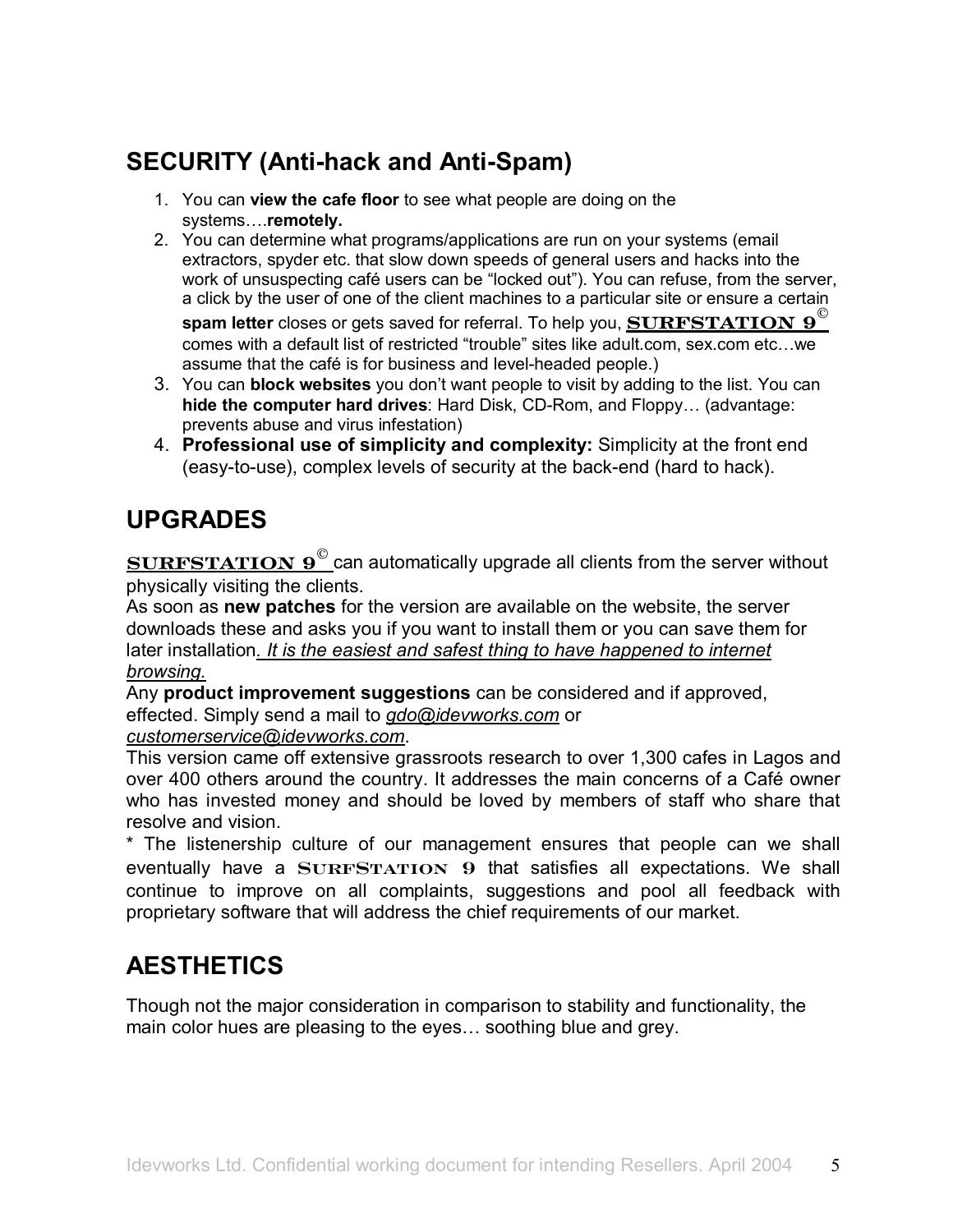### **CRASH reluctance**

Unlike certain other timers, **SURFSTATION 9**<sup>©</sup> will not crash your operating systems. It has *a very small 'footprint'* (i.e. installs minimal and very small files and that allows more disk space and RAM space for your natural system operations. It does not install system-disturbing files as others do…please verify with internet speed site checks).

Minimal interaction with your system settings is a major strength of this software.

#### **USER-FRIENDLY**

No offensive adverts….customer browses without having to battle annoying pop-up windows. Below are various looks of the **server interface:**

| Users Online               | Sales Figures   Sales Graph                |                    | Users Online        | Preferences.                                                 |               |
|----------------------------|--------------------------------------------|--------------------|---------------------|--------------------------------------------------------------|---------------|
| <b>Todays Sales</b>        | Unit Price<br>Ticket Type                  | Qty Sold<br>Income | <b>Todays Sales</b> | Client Settings   More Client Settings   Connection Settings | egin TimeLeft |
| SurfStation Web            | Tickets sold on Thursday, January 01, 2004 |                    | SurfStation Web     |                                                              |               |
| Link Status                | Total                                      | N <sub>0</sub>     | Link Status         | Default WebSite: www.yahoomail.com                           |               |
| Activity Log               | Tickets sold on Friday, January 02, 2004   |                    | Activity Log        |                                                              |               |
|                            |                                            |                    |                     |                                                              |               |
| From:                      | Total                                      | N <sub>0</sub>     | Send Message        |                                                              |               |
| $1/1/2004$ $\equiv$        | Tickets sold on Saturday, January 03, 2004 |                    | <b>Extend Time</b>  |                                                              |               |
| To:                        | Total                                      | N <sub>0</sub>     | Merge Tickets       |                                                              |               |
| $1/31/2004$ $\blacksquare$ | Tickets sold on Sunday, January 04, 2004   |                    | Logout User         |                                                              |               |
|                            |                                            |                    | Login User          |                                                              |               |
| Show                       | Total                                      | N <sub>0</sub>     | Start Timer         |                                                              |               |
|                            | Tickets sold on Monday, January 05, 2004   |                    | <b>End Timer</b>    |                                                              |               |
|                            |                                            |                    | Reboot              |                                                              |               |
| $\Gamma$ Reverse           | Total                                      | N <sub>0</sub>     | Shutdown            | 2k<br>Apply<br>Cancel                                        |               |
|                            | Tickets sold on Tuesday, January 06, 2004  |                    |                     |                                                              |               |

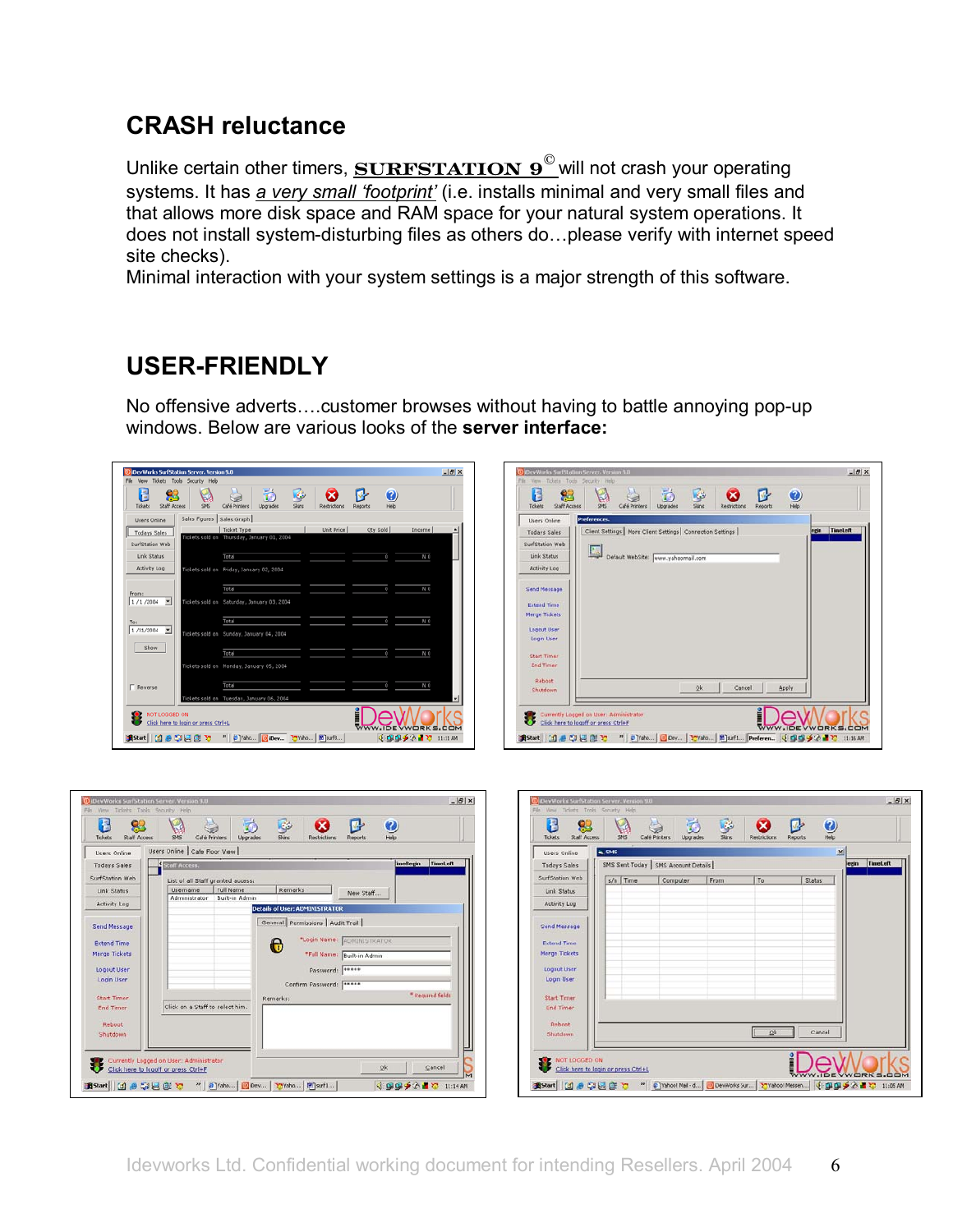### **Reseller Personal Data fill-in sheet**

*(Please detach and submit@Idevworks office:12, Samota Falola Street, Off Unity Road/Olowu street, Ikeja, Lagos)*

| *Contact phone number_____________(mobile)__________(home)                    |  |                         |  |  |  |  |
|-------------------------------------------------------------------------------|--|-------------------------|--|--|--|--|
|                                                                               |  |                         |  |  |  |  |
|                                                                               |  |                         |  |  |  |  |
|                                                                               |  |                         |  |  |  |  |
| *What product and when sold:                                                  |  |                         |  |  |  |  |
|                                                                               |  |                         |  |  |  |  |
| *What you presently know about the problems of the Cyber Café Business in     |  |                         |  |  |  |  |
| Nigeria:                                                                      |  |                         |  |  |  |  |
|                                                                               |  |                         |  |  |  |  |
|                                                                               |  |                         |  |  |  |  |
| *What number of successful new license installations can you commit to in the |  |                         |  |  |  |  |
| next 30 days? (Pick a number ambitious enough to mark you as an aggressive    |  |                         |  |  |  |  |
| marketer as well as one you can                                               |  |                         |  |  |  |  |
|                                                                               |  |                         |  |  |  |  |
|                                                                               |  |                         |  |  |  |  |
| *How do you plan to achieve that:                                             |  |                         |  |  |  |  |
|                                                                               |  |                         |  |  |  |  |
|                                                                               |  |                         |  |  |  |  |
| <u>What is your prime sales target?</u>                                       |  |                         |  |  |  |  |
| <b>Cyber Cafes</b>                                                            |  | <b>ISPs</b>             |  |  |  |  |
| <b>Resellers</b>                                                              |  | <b>Corporate bodies</b> |  |  |  |  |